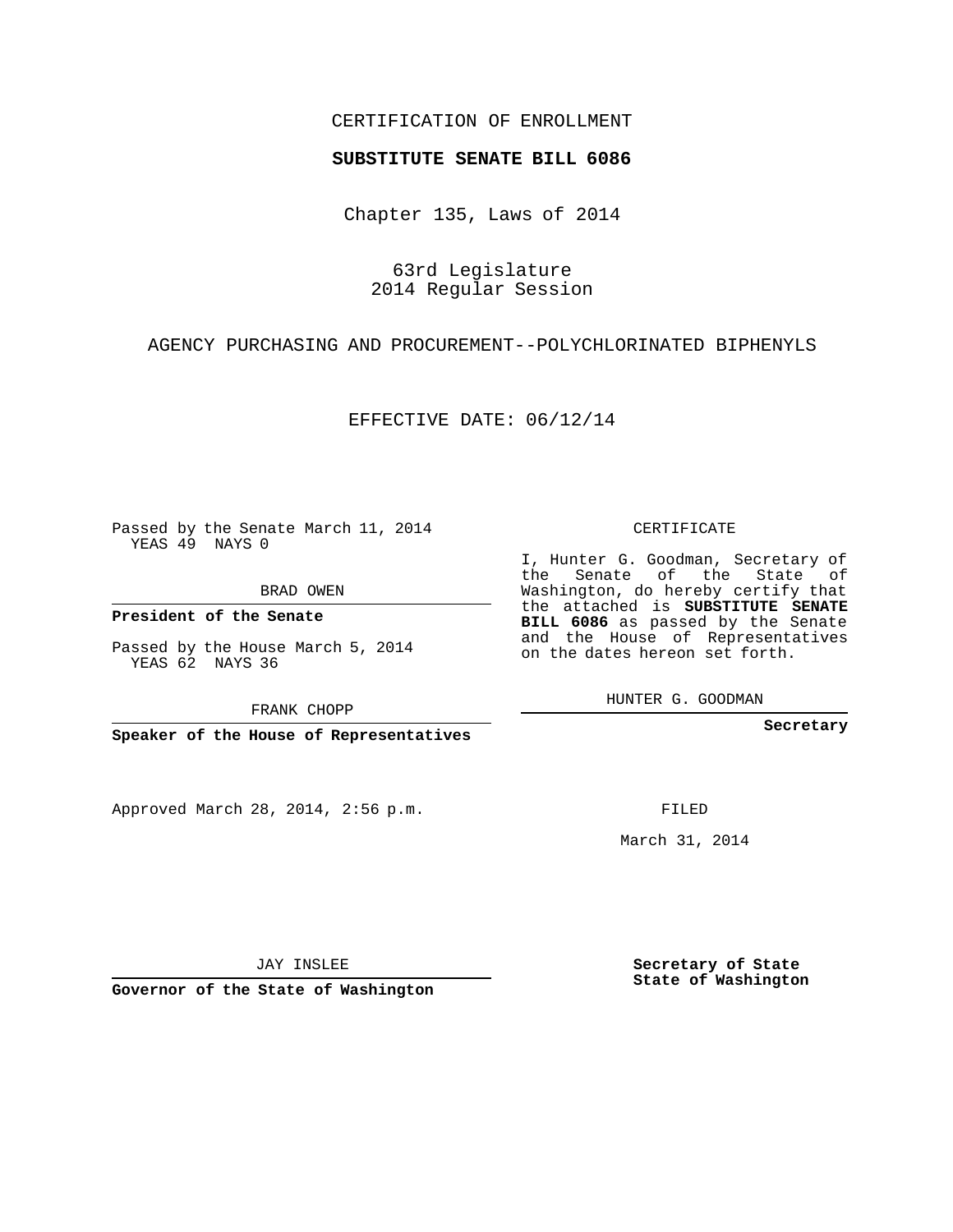## **SUBSTITUTE SENATE BILL 6086** \_\_\_\_\_\_\_\_\_\_\_\_\_\_\_\_\_\_\_\_\_\_\_\_\_\_\_\_\_\_\_\_\_\_\_\_\_\_\_\_\_\_\_\_\_

\_\_\_\_\_\_\_\_\_\_\_\_\_\_\_\_\_\_\_\_\_\_\_\_\_\_\_\_\_\_\_\_\_\_\_\_\_\_\_\_\_\_\_\_\_

AS AMENDED BY THE HOUSE

Passed Legislature - 2014 Regular Session

## **State of Washington 63rd Legislature 2014 Regular Session**

**By** Senate Energy, Environment & Telecommunications (originally sponsored by Senators Billig, Ericksen, McCoy, and Rolfes)

READ FIRST TIME 01/30/14.

1 AN ACT Relating to reducing PCBs in products purchased by agencies; reenacting and amending RCW 39.26.010; adding new sections to chapter 39.26 RCW; and creating a new section.

BE IT ENACTED BY THE LEGISLATURE OF THE STATE OF WASHINGTON:

 NEW SECTION. **Sec. 1.** Polychlorinated biphenyls, commonly known as PCBs, are a family of human-made organic chemicals that were used in many industrial and commercial products such as insulating fluids for electric transformers and capacitors, hydraulic fluids, plasticizers, paint additives, lubricants, inks, caulk, and carbonless copy paper. PCBs were used because of their fire resistance, chemical stability, and electrical insulating properties. PCBs are also found in products as an unintentional by-product of manufacturing processes. PCBs are ubiquitous in the environment because of their stability, extensive previous use, by-production in manufacturing, inadvertent release, and the inability to control and eliminate them through current waste management practices. PCBs are persistent, bioaccumulative, and toxic, and they cycle between the air, soil, and water. PCBs have been shown to cause cancer and affect the human immune, reproductive, nervous, and endocrine systems. The United States toxic substances control act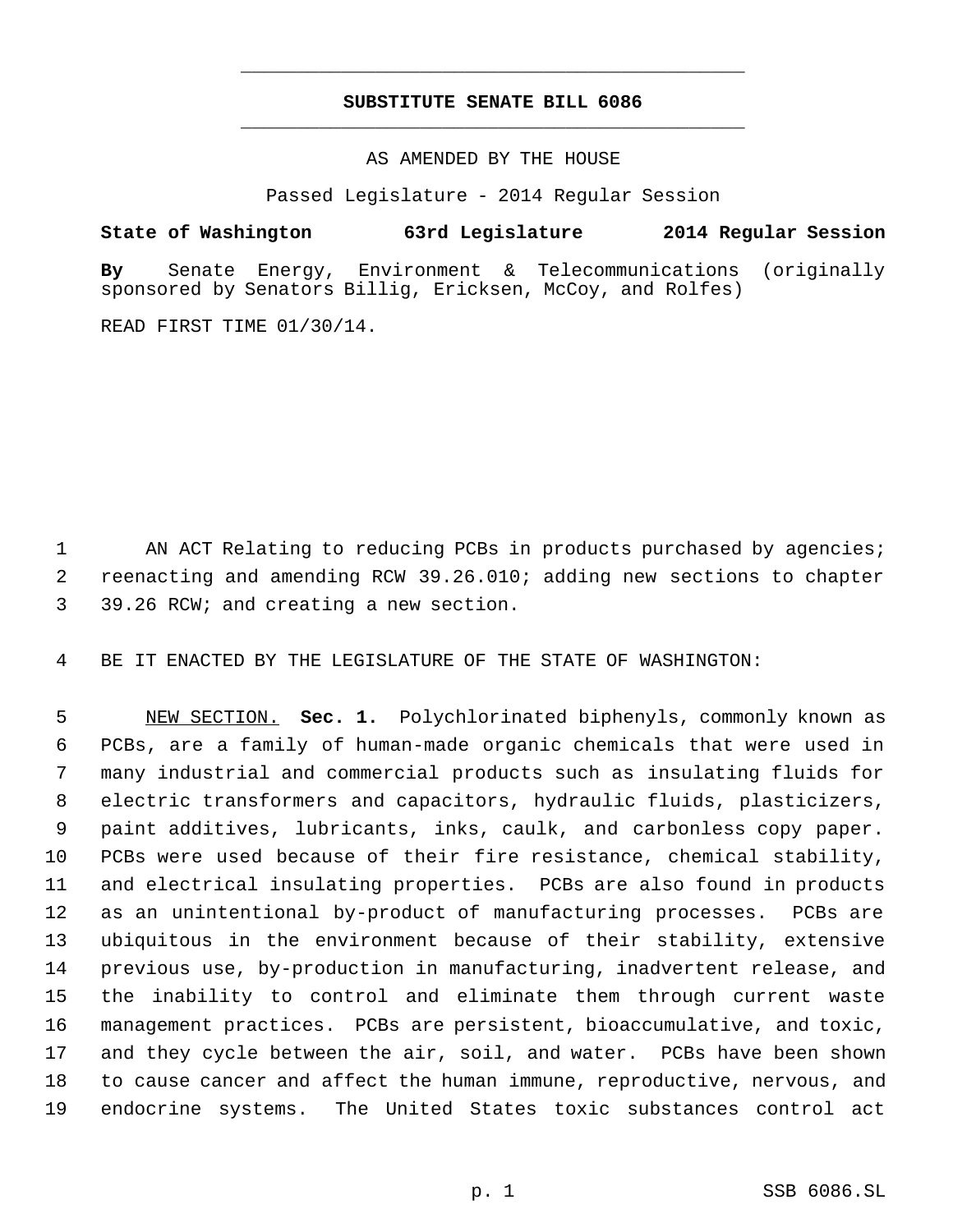prohibited the commercial production of PCBs in 1979. However, the United States environmental protection agency rules implementing the ban provides exemptions for certain products containing PCBs at concentrations of fifty parts per million or less as a result of manufacturing processes and therefore the continued manufacture, processing, distribution, and use of products containing PCBs remains permitted.

 **Sec. 2.** RCW 39.26.010 and 2012 c 224 s 2 are each reenacted and amended to read as follows:

 The definitions in this section apply throughout this chapter unless the context clearly requires otherwise.

 (1) "Agency" means any state office or activity of the executive and judicial branches of state government, including state agencies, departments, offices, divisions, boards, commissions, institutions of higher education as defined in RCW 28B.10.016, and correctional and other types of institutions.

 (2) "Bid" means an offer, proposal, or quote for goods or services in response to a solicitation issued for such goods or services by the department or an agency of Washington state government.

 (3) "Bidder" means an individual or entity who submits a bid, quotation, or proposal in response to a solicitation issued for such goods or services by the department or an agency of Washington state government.

 (4) "Businesses owned and operated by persons with disabilities" means any for-profit business certified under chapter 39.19 RCW as being owned and controlled by persons who have been either:

 (a) Determined by the department of social and health services to have a developmental disability, as defined in RCW 71A.10.020;

 (b) Determined by an agency established under Title I of the federal vocational rehabilitation act to be or have been eligible for vocational rehabilitation services;

 (c) Determined by the federal social security administration to be or have been eligible for either social security disability insurance or supplemental security income; or

 (d) Determined by the United States department of veterans affairs to be or have been eligible for vocational rehabilitation services due to service-connected disabilities, under 38 U.S.C. Sec. 3100 et seq.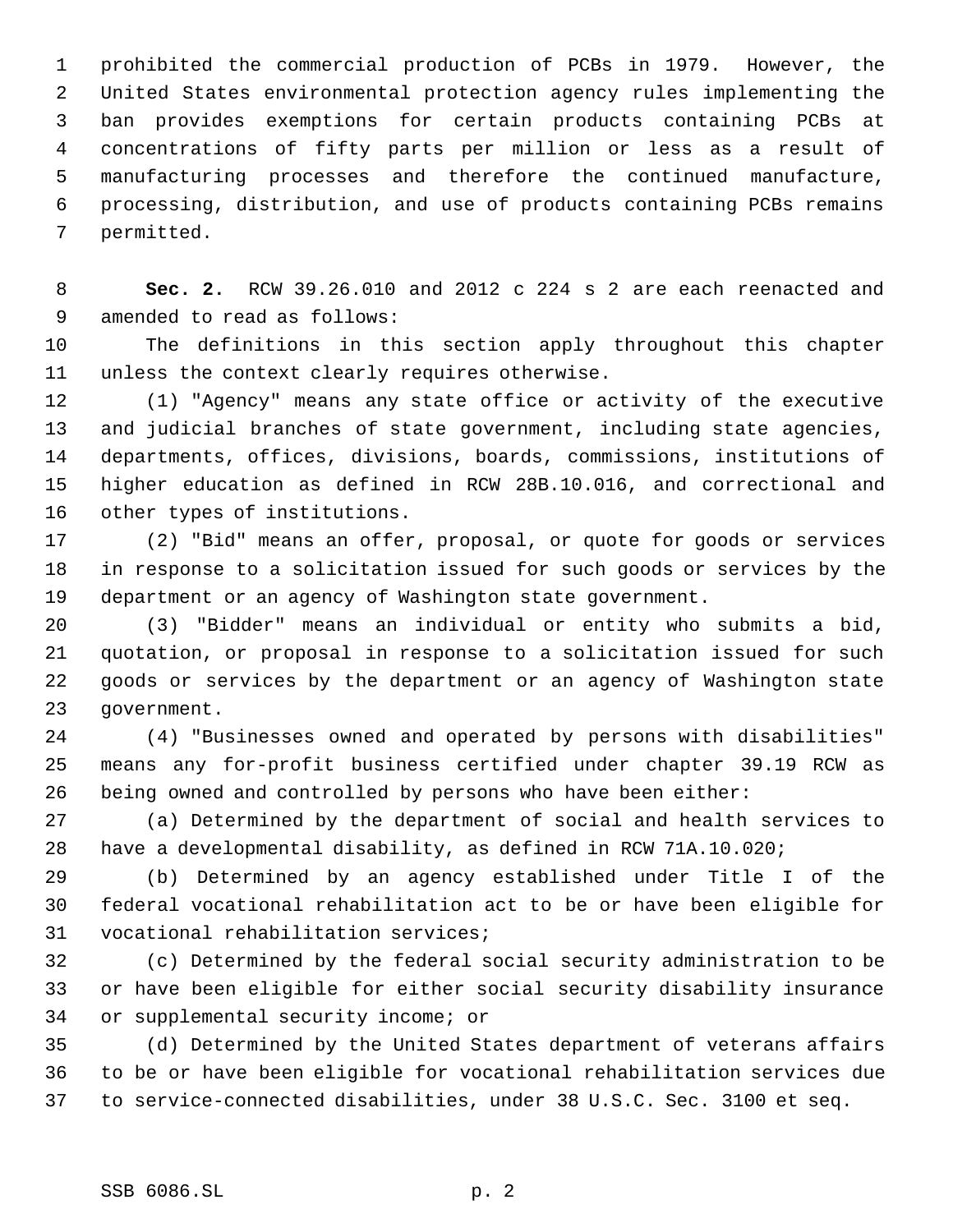(5) "Client services" means services provided directly to agency clients including, but not limited to, medical and dental services, employment and training programs, residential care, and subsidized housing.

 (6) "Community rehabilitation program of the department of social and health services" means any entity that:

 (a) Is registered as a nonprofit corporation with the secretary of state; and

 (b) Is recognized by the department of social and health services, division of vocational rehabilitation as eligible to do business as a community rehabilitation program.

 (7) "Competitive solicitation" means a documented formal process providing an equal and open opportunity to bidders and culminating in a selection based on predetermined criteria.

 (8) "Contractor" means an individual or entity awarded a contract with an agency to perform a service or provide goods.

 (9) "Debar" means to prohibit a contractor, individual, or other entity from submitting a bid, having a bid considered, or entering into a state contract during a specified period of time as set forth in a debarment order.

(10) "Department" means the department of enterprise services.

 (11) "Director" means the director of the department of enterprise services.

 (12) "Estimated useful life" of an item means the estimated time from the date of acquisition to the date of replacement or disposal, determined in any reasonable manner.

 (13) "Goods" means products, materials, supplies, or equipment provided by a contractor.

 (14) "In-state business" means a business that has its principal office located in Washington.

 (15) "Life-cycle cost" means the total cost of an item to the state over its estimated useful life, including costs of selection, acquisition, operation, maintenance, and where applicable, disposal, as far as these costs can reasonably be determined, minus the salvage value at the end of its estimated useful life.

 (16) "Master contracts" means a contract for specific goods or services, or both, that is solicited and established by the department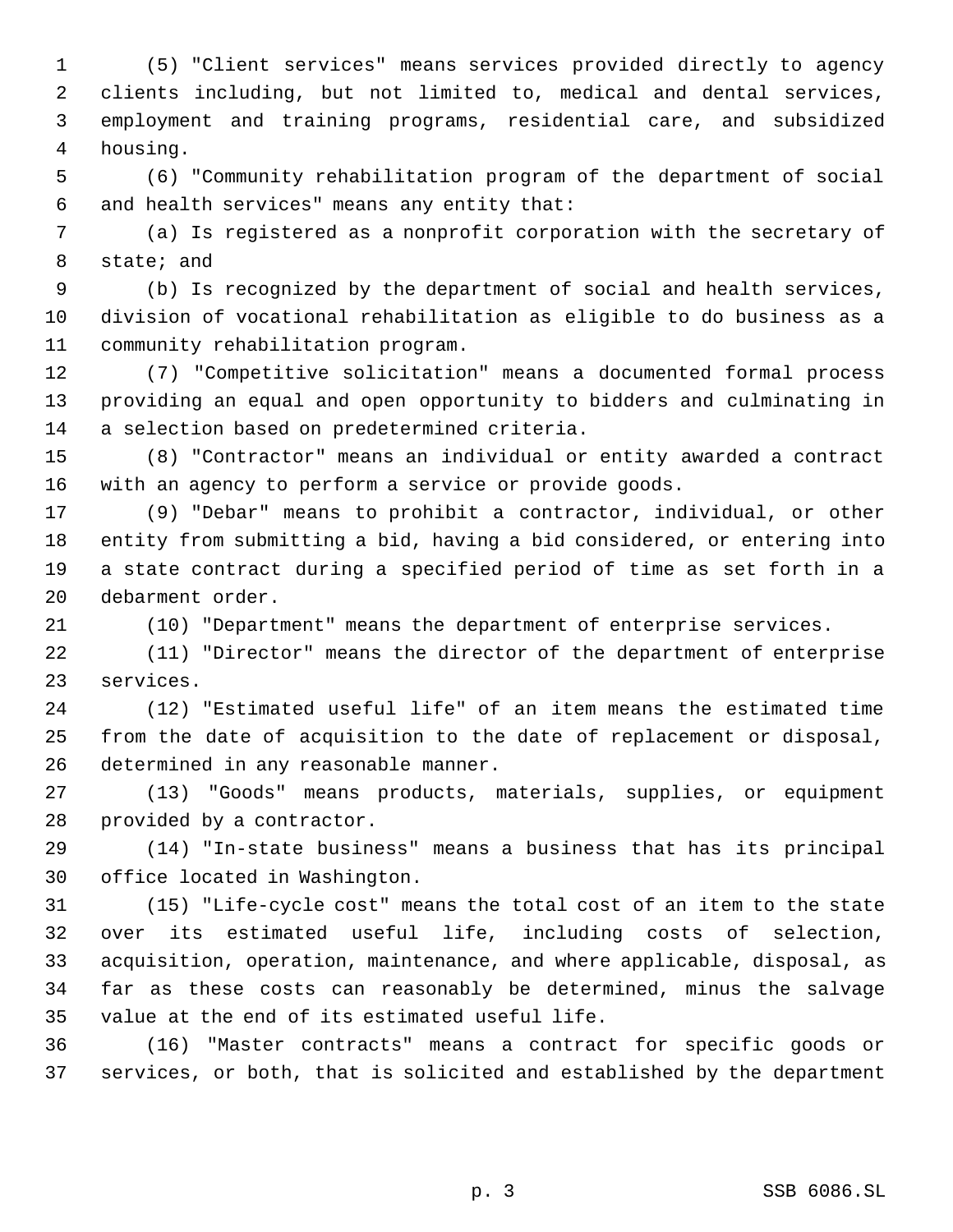in accordance with procurement laws and rules on behalf of and for general use by agencies as specified by the department.

 (17) "Microbusiness" means any business entity, including a sole proprietorship, corporation, partnership, or other legal entity, that: (a) Is owned and operated independently from all other businesses; and (b) has a gross revenue of less than one million dollars annually as reported on its federal tax return or on its return filed with the department of revenue.

 (18) "Minibusiness" means any business entity, including a sole proprietorship, corporation, partnership, or other legal entity, that: (a) Is owned and operated independently from all other businesses; and (b) has a gross revenue of less than three million dollars, but one million dollars or more annually as reported on its federal tax return or on its return filed with the department of revenue.

 (19) "Purchase" means the acquisition of goods or services, including the leasing or renting of goods.

 (20) "Services" means labor, work, analysis, or similar activities provided by a contractor to accomplish a specific scope of work.

 (21) "Small business" means an in-state business, including a sole proprietorship, corporation, partnership, or other legal entity, that:

 (a) Certifies, under penalty of perjury, that it is owned and operated independently from all other businesses and has either:

(i) Fifty or fewer employees; or

 (ii) A gross revenue of less than seven million dollars annually as reported on its federal income tax return or its return filed with the department of revenue over the previous three consecutive years; or

 (b) Is certified with the office of women and minority business enterprises under chapter 39.19 RCW.

 (22) "Sole source" means a contractor providing goods or services of such a unique nature or sole availability at the location required that the contractor is clearly and justifiably the only practicable source to provide the goods or services.

(23) "Washington grown" has the definition in RCW 15.64.060.

 (24) "Polychlorinated biphenyls" means any polychlorinated biphenyl congeners and homologs.

36 (25) Fractical quantification limit" means the lowest concentration that can be reliably measured within specified limits of